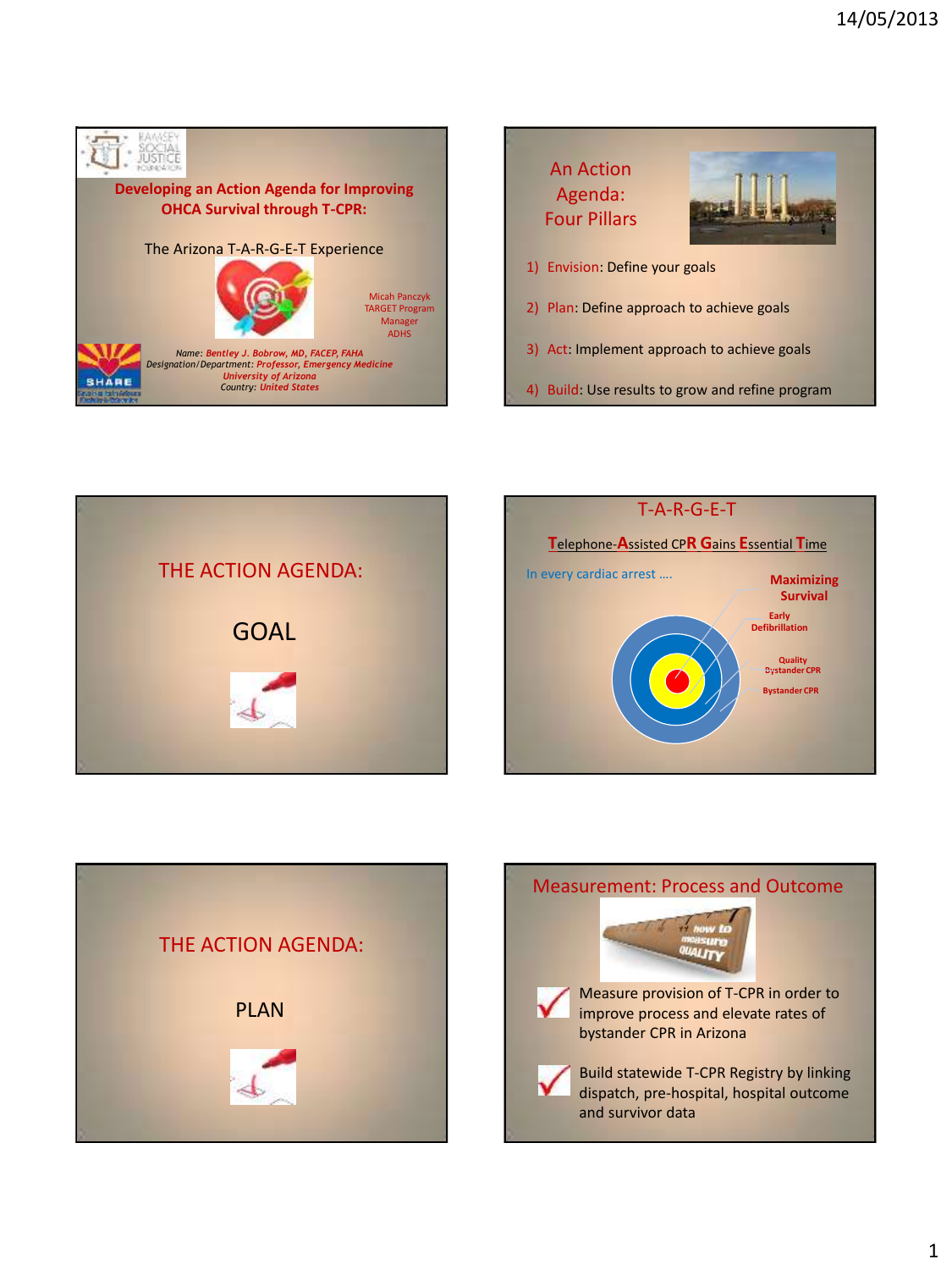







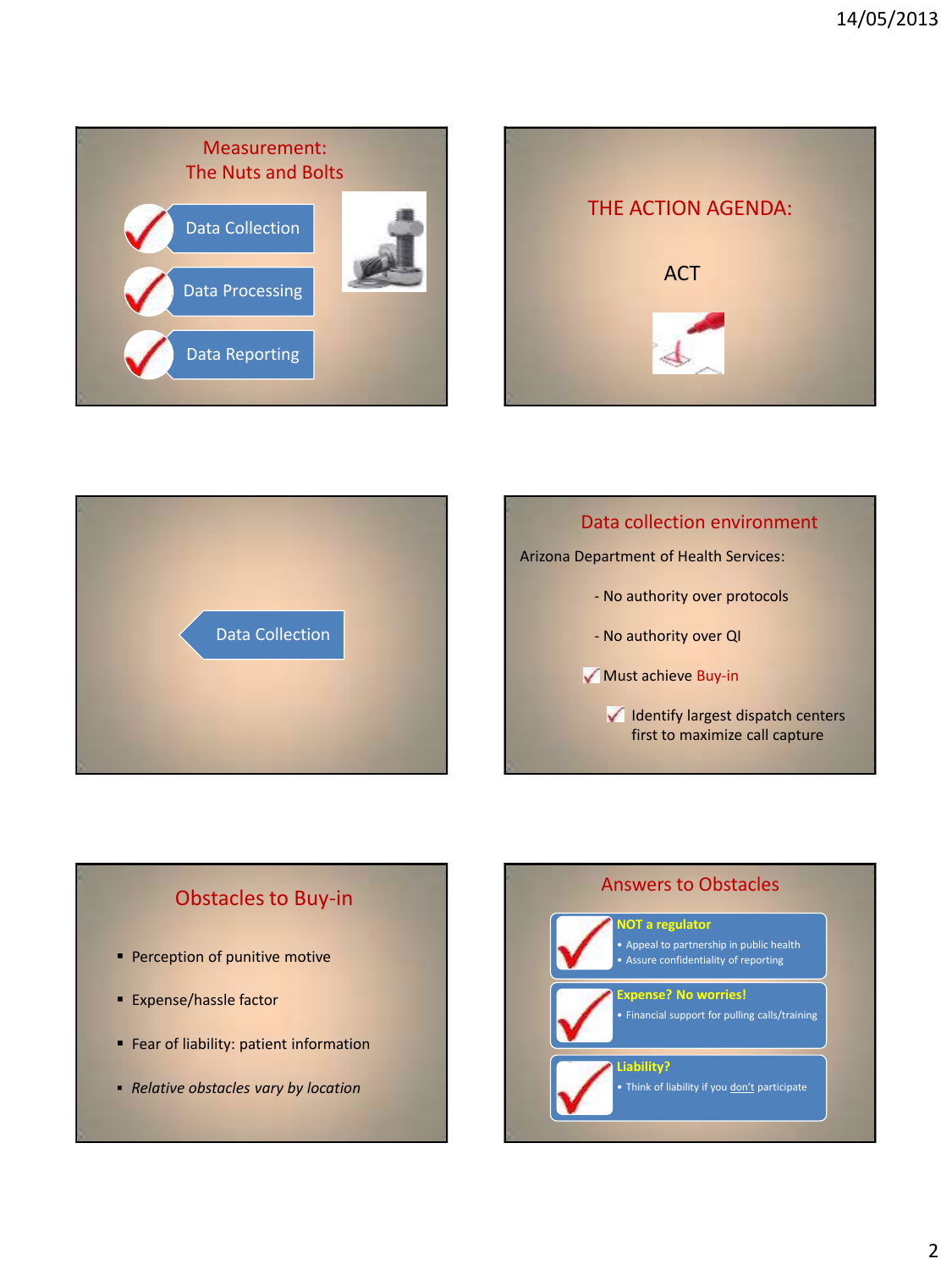

TARGET: "Oh, so what *is* your time to first compression?"

Dispatch Center: "Um …Well….Hmmm.."

TARGET: "Oh, don't stress about it, let *us* tell you. We'll do your CQI – for you!"







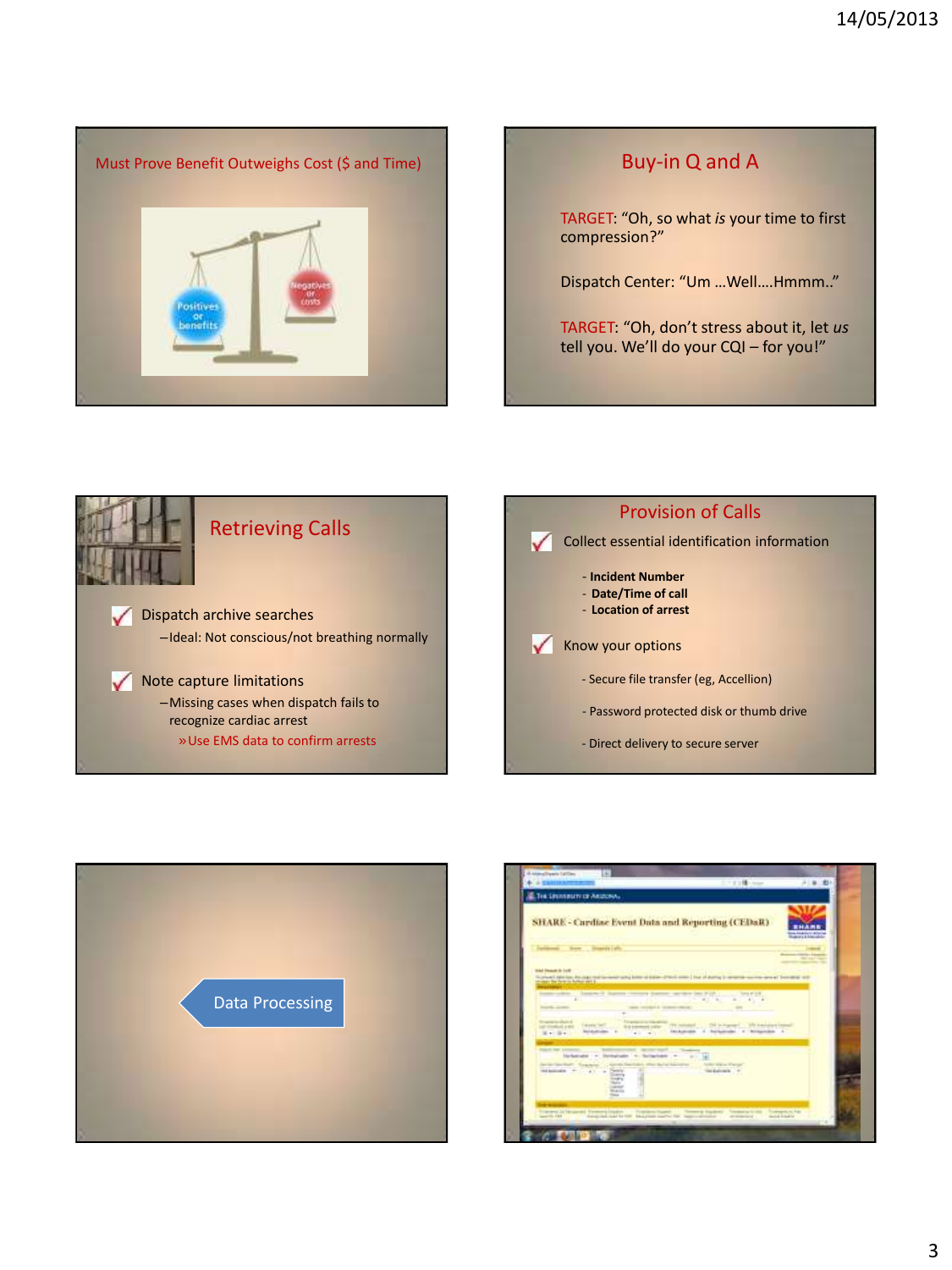

| \$1.0 W SCAN<br>Exhauster -                                                                                                                                                                                                 | <b>TELATION WATER</b><br><b>Arkender -</b>       | <b>MOVED AN INFORMATION</b><br>$4.7 - 4$      | <b>NO - 1999</b><br><br>الكسواع<br><b>SALE</b><br>prove Art Lib Audi<br>$41 - 4$                                                                                                                                      |  |
|-----------------------------------------------------------------------------------------------------------------------------------------------------------------------------------------------------------------------------|--------------------------------------------------|-----------------------------------------------|-----------------------------------------------------------------------------------------------------------------------------------------------------------------------------------------------------------------------|--|
| <b>VOI:</b> Castrout = Tiboscan<br>IT was at to away<br>10 August and Adventurer<br>If will possible a leasing<br>To obtain and a changer<br>The primary and computers.                                                     |                                                  | <b>SAFE IS ALL</b><br><b>GARDENT</b>          | the contract of the contract of the con-<br><b>Exploration</b><br>The process of the<br>We allow announced the set<br>The age is an unit of the sale. Ne achieve<br>The sales all company of dealers safety to Direc- |  |
| the day of the supporters should<br>$\equiv$<br><b>Send at List, control</b><br>Days and Officer metal.<br>$-$<br><b><i><u>Editorial manual contractors</u></i></b><br><b>Philadelphiana</b><br><b>Superintendent Color</b> |                                                  |                                               | <b>Blanch</b><br><b>The Adventure</b>                                                                                                                                                                                 |  |
|                                                                                                                                                                                                                             | <b>Sanford consist to display dealer connect</b> | <b>Sales Ave</b><br><b>Contractor</b> In<br>u | -                                                                                                                                                                                                                     |  |
|                                                                                                                                                                                                                             |                                                  |                                               |                                                                                                                                                                                                                       |  |
|                                                                                                                                                                                                                             |                                                  |                                               | <b>R</b> <sup>14</sup> Monatch                                                                                                                                                                                        |  |







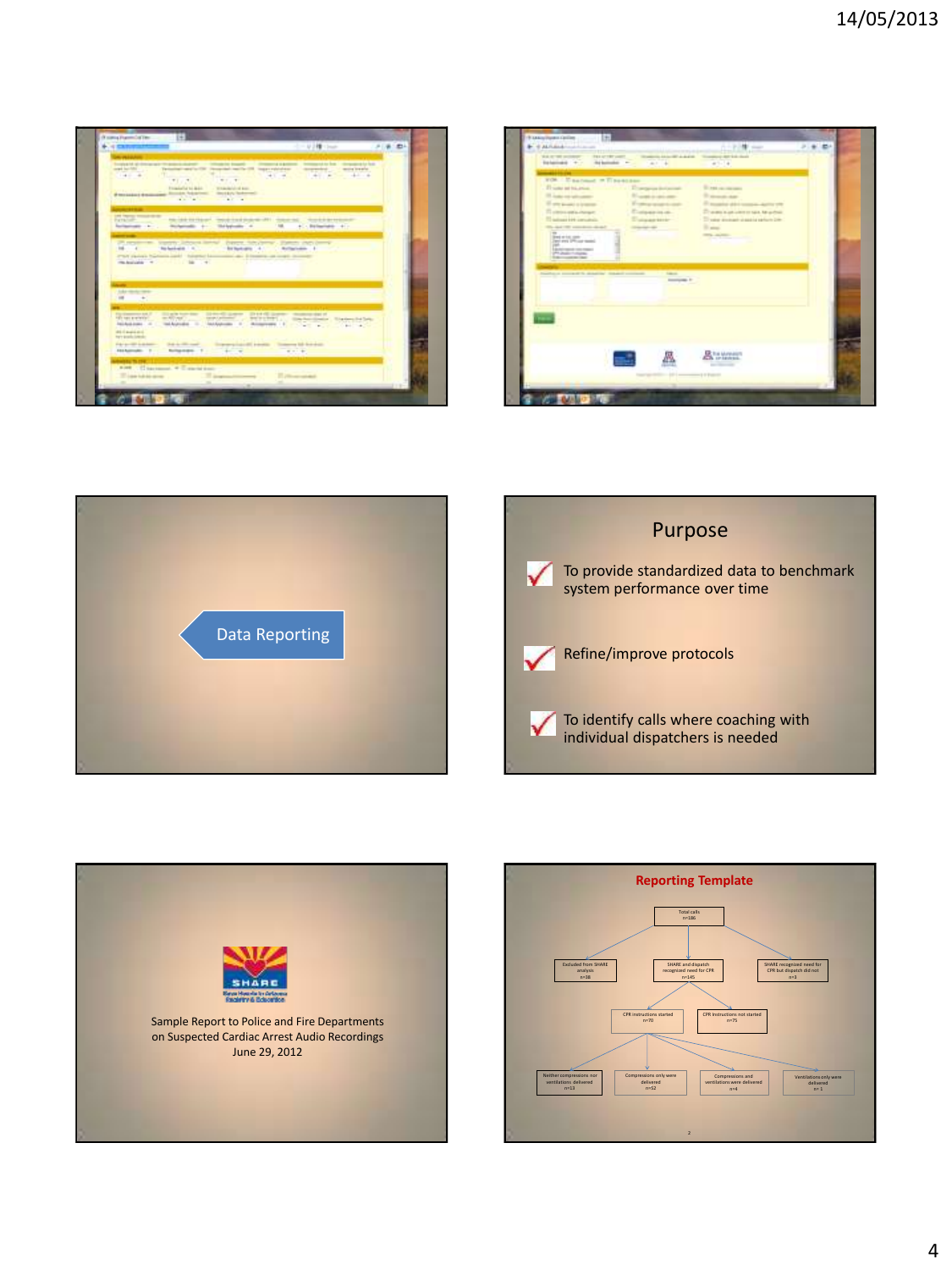









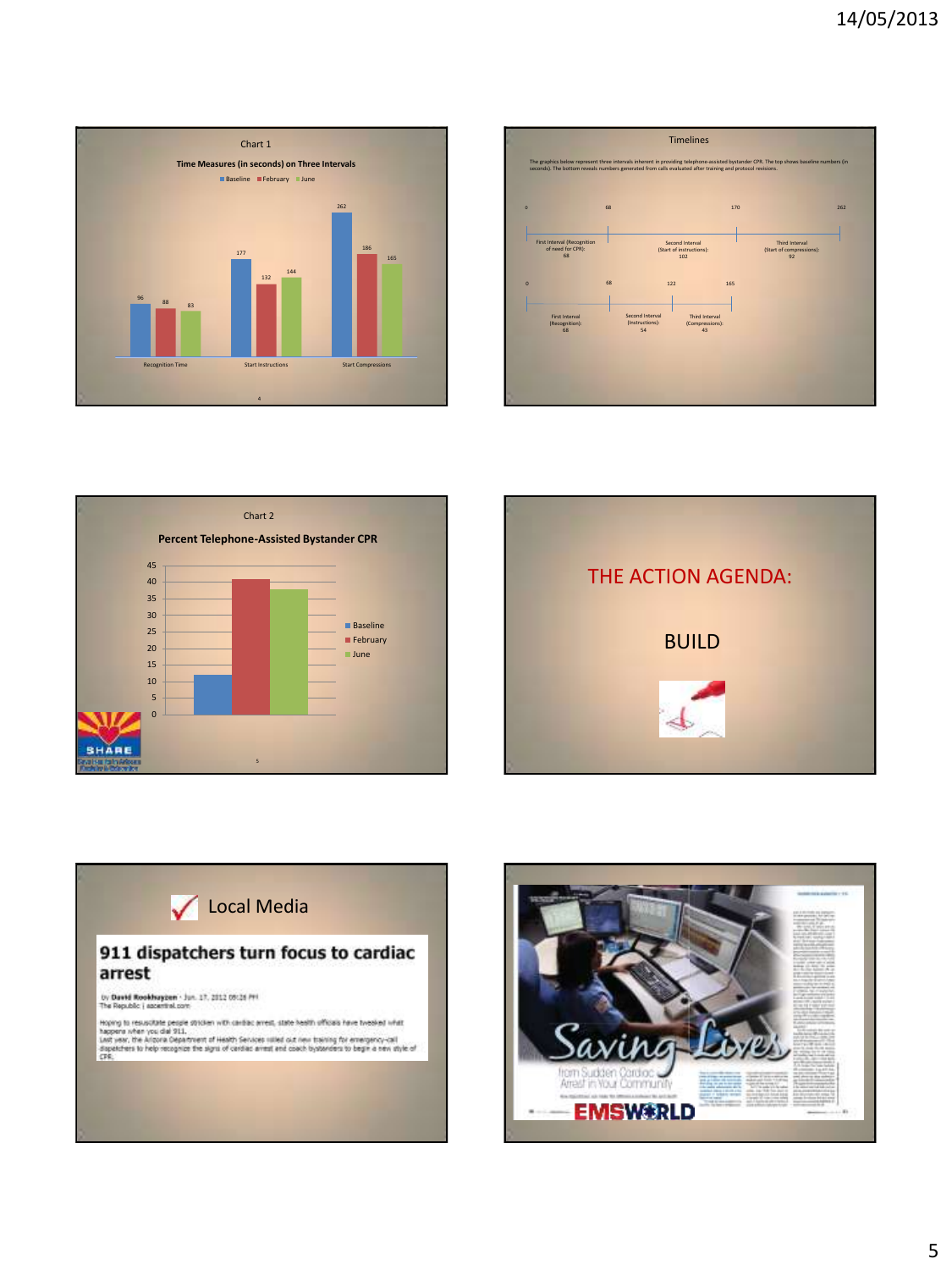







## Audio Recordings Evaluated to Date

Roughly 1800 recordings evaluated to date from the seven largest dispatch centers in Arizona. Altogether, these dispatch centers serve an estimated 85- 90% of the population of Arizona.